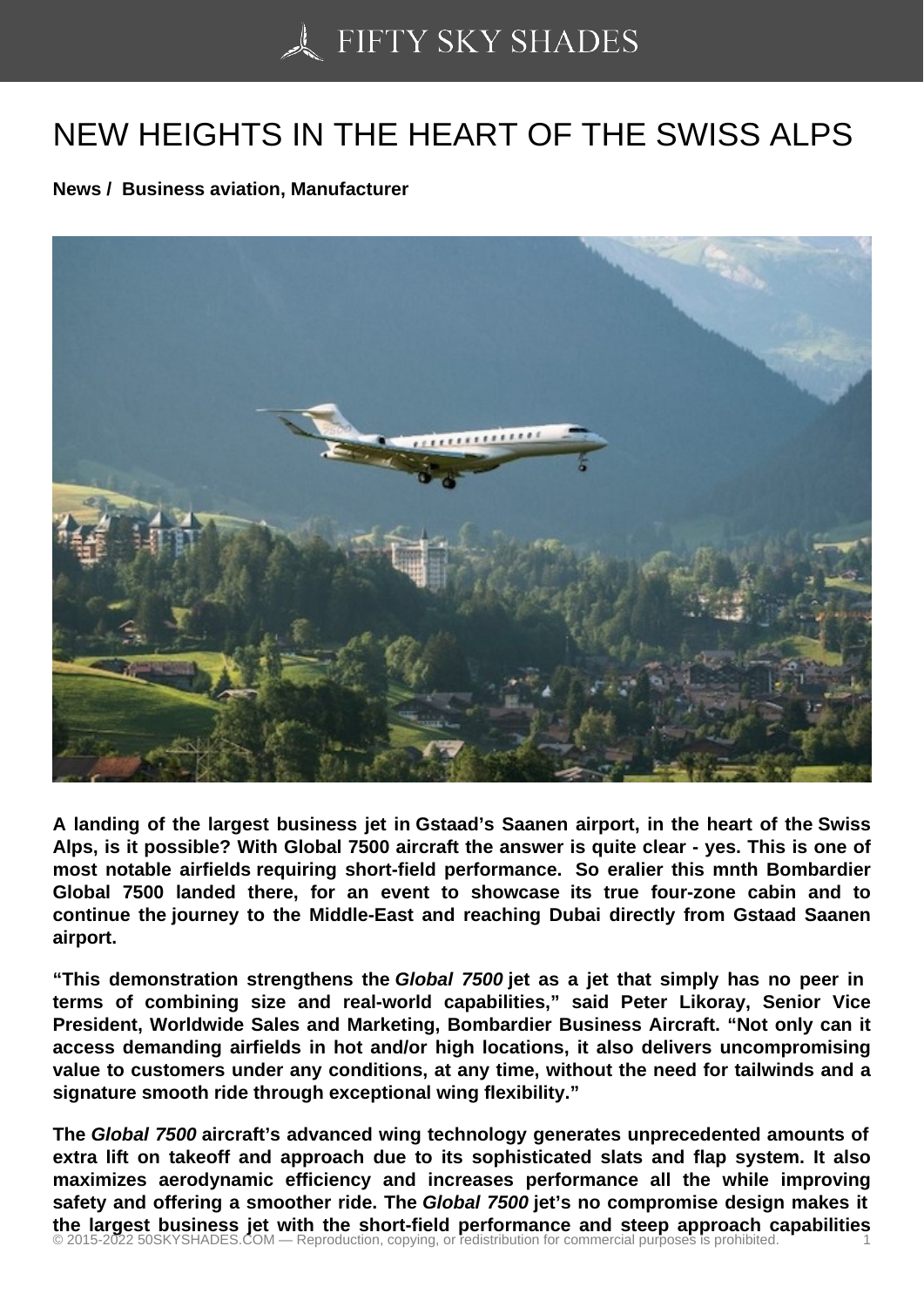**allowing it to operate out of demanding airfields such as Gstaad's Saanen airport or London City Airport, connecting passengers to key regions in Europe and the Middle East non-stop\*.**



Beyond being recently recognized as Business Jet of the Year in Robb Report's Best of the Best 2019 and Grand Laureate winner of the 62nd Annual Laureate Awards in the Business Aviation category, the Global 7500 jet offers Bombardier's signature smooth ride and a spaciousness that is unique among business jets. The aircraft offers the most innovative features such as the recently unveiled Soleil lighting system, the industry's most advanced cabin lighting technology. Designed and developed exclusively for the Global 7500 aircraft, the innovative Soleil lighting system is aviation's first circadian rhythm-based cabin lighting technology, and it introduces the revolutionary Dynamic Daylight Simulation feature, which can help combat jet lag. The Global 7500 business jet also offers the patented Nuage seat, meticulously designed for maximum comfort, which introduces an all-new, ergonomically-perfected deep recline position – unavailable on any other business aircraft.

Also showcased in Gstaad, was the best-selling super-midsize market leader, Challenger 350 aircraft jet, which offers customers unrivaled cabin comfort along with Bombardier's signature smooth ride. Continuously improving the segment-defining aircraft, Bombardier recently announced a series of enhancements to the Challenger 350 aircraft, further underscoring its leadership position in the super mid-size segment. These new enhancements include available compact Head-up Display (HUD) and Enhanced Vision System (EVS), class-leading cabin-soundproofing technology, and improved cockpit aesthetics. A performance improvement package also allows the aircraft to fly up to 1,500 NM farther out of short runways, complementing its steep approach certifications awarded by international regulatory bodies including EASA, FAA and TC. To further demonstrate its performance capabilities, the Challenger 350 set a world speed record in its class, flying from Gstaad's Saanen airport to Malaga in Spain in 2 hours 4 minutes at an average cruise speed of Mach 0.82. This achievement is another example of the impressive speed, climb and field performance capabilities of the super midsize Challenger 350 aircraft, recognized as the world's most delivered business jet of the last decade.

**16 JULY 2019**